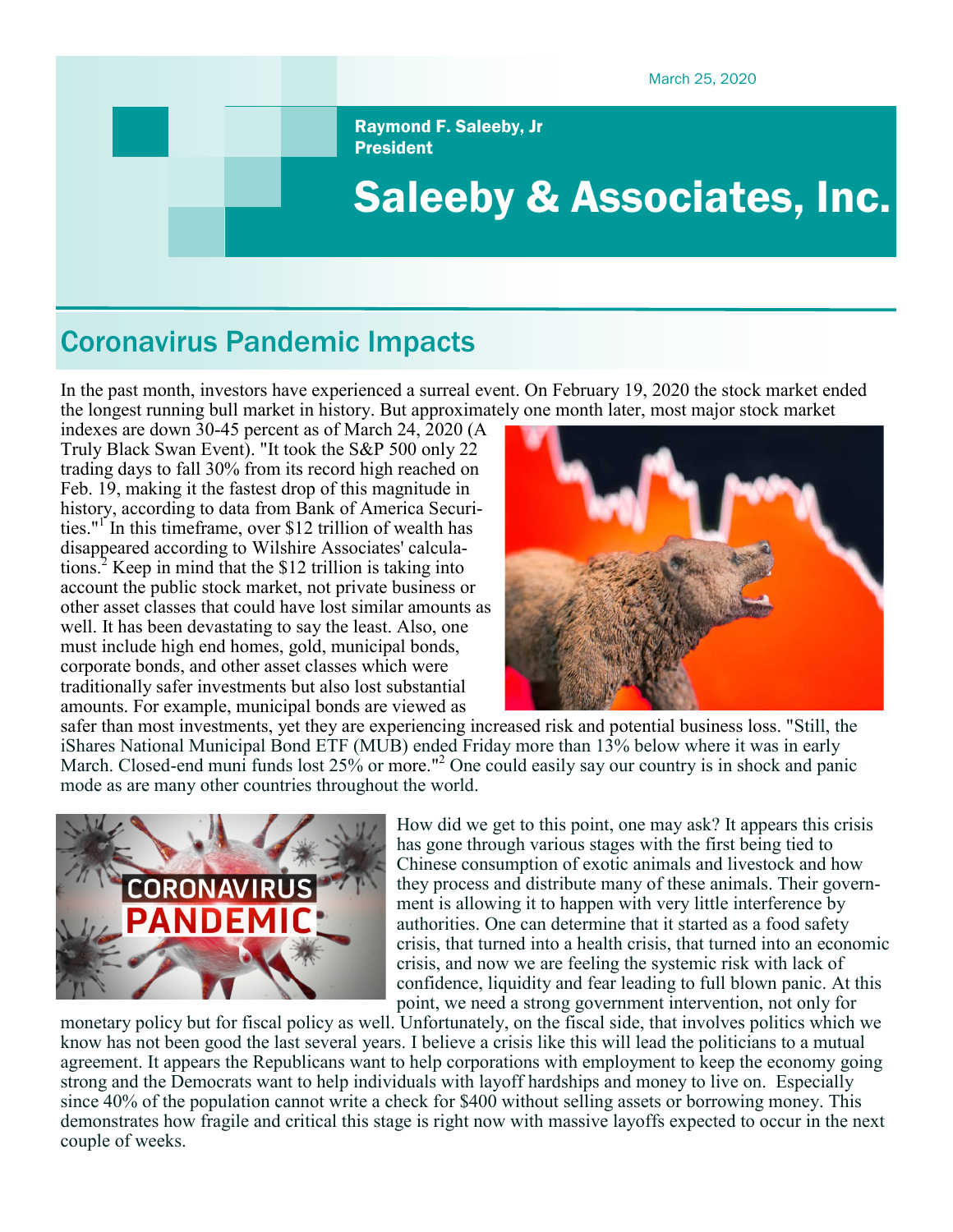### Oil Quarrel: Russia vs. Saudi Arabia



As if this virus was not bad enough, we are seeing a quarrel between Russia and Saudi Arabia. Warren Buffett called it a one-two punch to the stock market. One, Russia is not an OPEC country like Saudi Arabia which is a major bellwether for OPEC adjusting their supply to balance markets. Saudi Arabia thinks Russia cheats too much and basically wants them to share with more concessions to lower production and potentially increase prices. Especially after the world economies are slowing down dramatically from where they were before. In addition, both these countries want the United States to feel the effects of this as well. In

my opinion, Saudi Arabia and Russia are dumping oil onto the market below their cost in turn hurting each other and hurting the U.S. shale producers. Right now, all parties are in a very weak position and must borrow incredible amounts of money to deal with lower oil prices.

For most U.S. companies, there are few alternatives but to shutter production and/or go into survival mode. I believe in the past 10 years, the oil and gas industry has been a major growth driver for the United States. When it peaked, the U.S. was producing more than 13 million barrels a day which is more than Saudi Arabia or Russia, which is a remarkable feat but obviously this situation has changed dramatically. In my opinion, Russia and Saudi Arabia also want to hurt alternative energy companies like Tesla which are utilizing batteries and lithium to enhance the electric car experience. The biggest consumption of oil is in the transportation industry; thereby, effecting the longer-term viability of oil as a major source 30-50 years from now. I believe there are many energy companies that will not make it due to current oil prices and their weak balance sheets. Whereas Saudi Arabia and Russia governments have the potential to absorb the punishment long-term.

My guess is that the oil and gas industry is not politically connected in the U.S. to be deemed an essential need for our country. Therefore, I do not foresee companies getting a substantial capital infusion to stop the bleeding. Except for Boeing, who has seen its share prices go down 68 percent, but is considered essential to our country's future and our airline industry. Most people agree that these aerospace companies are a necessity for our country, efficiency, productivity, manufacturing and our lifestyle. I believe our government will intervene by giving them capital in



exchange for equity, which is similar to what they did with banks during the 2008 credit crisis. Currently, we are not seeing the automotive companies ask for the governments help, but they will likely experience a softening with the consumer having to worry about his/her jobs. Numerous industries are asking for government support, but many will be turned down with a bleak outlook. Without government support, I believe the survival rate will not be favorable for restaurants, retail, movie theaters, tourism, travel companies and energy. If this trend continues, I believe 25% of restaurants and 10% of retail in our country may never reopen.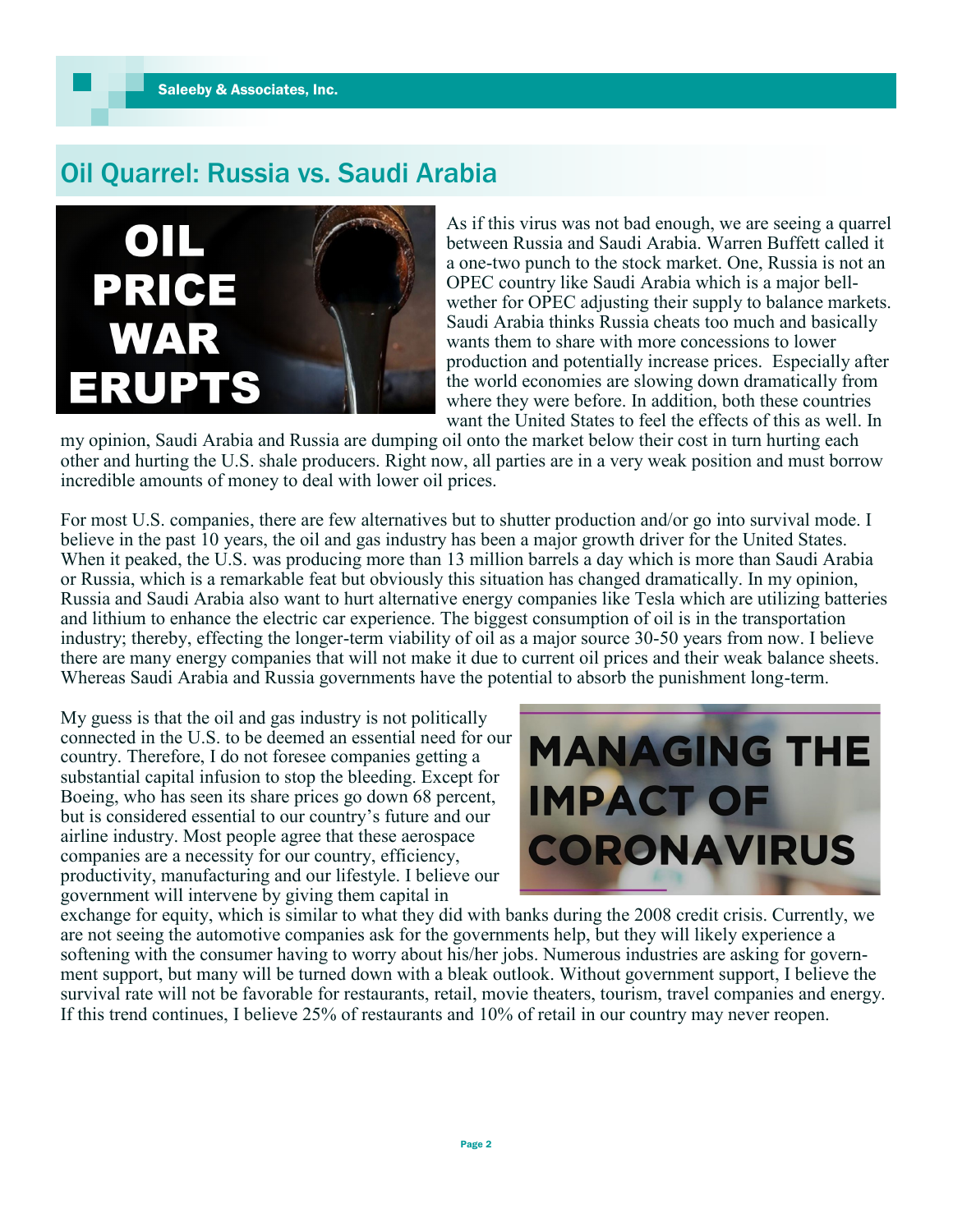# Coronavirus: Finding Solutions

As you can imagine, the stock market generally does not do well with uncertainty. Since the coronavirus is new, we do not know if it will be a long-term problem or a one-time event. SARS and Ebola tended to be a one-time problem, whereas, the flu and HIV tend to be more of a long-term one. Either way a vaccine is urgently needed. One benefit we have today is the ability to use artificial intelligence to dramatically speed up the process to help find a solution using super computers. They are not only used for drug development but for many other things. For example, they can bring focus to the most promising alternatives that exist. I believe we need to act soon and essentially shutdown the country for a couple of weeks so we do not have exponential growth of this virus



which will overtake our healthcare infrastructure and cause higher unemployment.

I believe there has been many mistakes made in this crisis starting with the President and all the way down the chain. In my opinion, Bill Gates appears to be the most knowledgeable person on the subject but has not received the attention he deserves despite his discussion about a similar situation for a long time. I believe our country is arrogant for not paying attention to how well South Korea handled the virus and I think it is hurting our chances to contain the virus. They have successfully tested many more people than we have because they have less bureaucracy. The stock market has already lost \$12 trillion. I believe a two-week temporary shut-



down will help along with a government backstop. To succeed, we will need to take short-term pain for long-term gain. I think diminishing virus cases would cause the stock market to reexamine the uncertainty in a different way thereby leading to potentially higher stock prices. Additionally, we need a fiscal stimulus program that will backstop employees from being laid off and give companies the ability to stay in business and be around when the rebound occurs. If this package is not provided soon, I feel the pain will be significantly worse while social issues will be exacerbated including more crime.

Many clients have asked me if I have seen this before. I have been a license financial professional for 37+ years and I have seen at least five major corrections. "The S&P 500 has had 6 initial drawdowns of greater than 30% since the late 1920s."<sup>3</sup> "In addition to these 6 drawdowns of over 30%, there are 4 occasions where the S&P 500 had a drawdown of over 40%, and 3 occasions where it had a drawdown of over 50%."<sup>3</sup> Each of them are different yet have some similarities. One thing in common is that each time we see the market go down there is great uncertainty about the future and the market cannot quantify that uncertainty to any degree or predict how long it will last, how hard will earnings be effected, and if it will lead to systematic risks. There are many worries that investors worry about. When the correction occurs, generally what I have seen is a lack of liquidity where investors scramble to raise cash, pay off margins, loans, and debt and panic and act on emotions vs. rational behavior. There is very little fundamental analysis when selling. We need to realize that we have experienced similar issues in the past which we were able to overcome. America has many attributes that the rest of the world envies, including a great healthcare and medical infrastructure, capital, freedom, and intelligence and perseverance. We are good at overcoming adversity but not always good in our timing.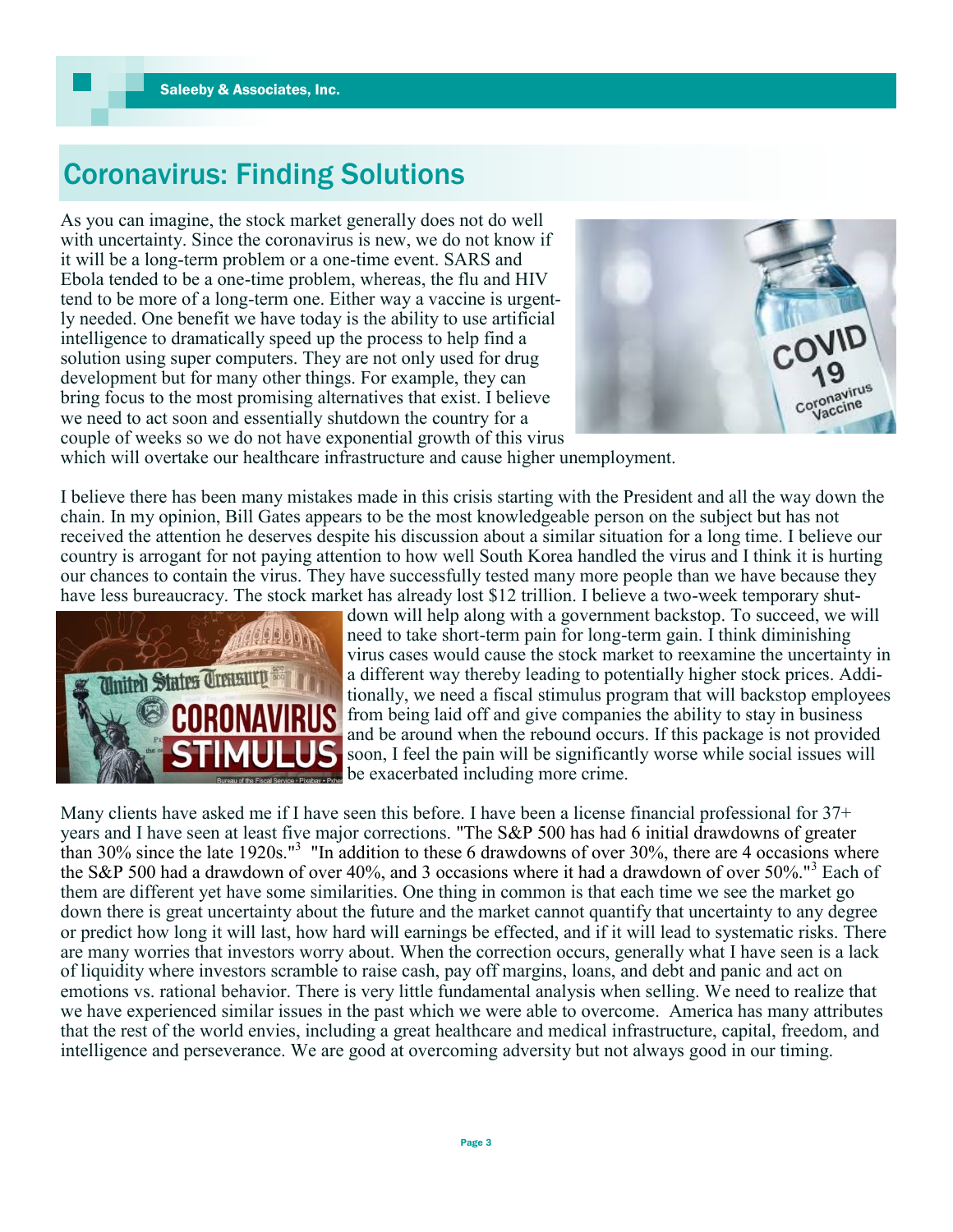# Coronavirus: Impact on Our Lives



 I believe there will be many repercussions on the virus and how we look back on what had happened. Below are some potential impacts of the Coronavirus, from my perspective, and how it might change our lives:

- 1. The internet will play a larger part of our lives.
- 2. There will be more advice given by more professionals via teleconferencing, especially in healthcare.

3. Many companies will bring back manufacturing to the U.S. to control more of the supply chain.

4. Citizens will be more cognizant about health hygiene, washing their hands more often, and be more aware of germs and their surroundings.

5. More people will be able to work from home even with the risk of declining productivity.

- 6. New food regulations may come about.
- 7. Better handling and tracking along the supply channels.
- 8. Less travel overseas and less travel for people with medical conditions for a while.
- 9. New enticements to convince the consumer to come back for theaters, public gyms, cruise lines, sports locker rooms, churches, ethnic restaurants, etc.
- 10. More online entertainment.
- 11. The oil industry will likely never be the same.
- 12. More delivery services for food, retail and many other products.
- 13. From a financial prospective, there may be fewer corporate buybacks and companies will be more cognizant of their balance sheets.
- 14. This crisis may also exasperate the wealth gap leading to future problems.
- 15. Millennials risk appetite may change after seeing their parents go through two major corrections.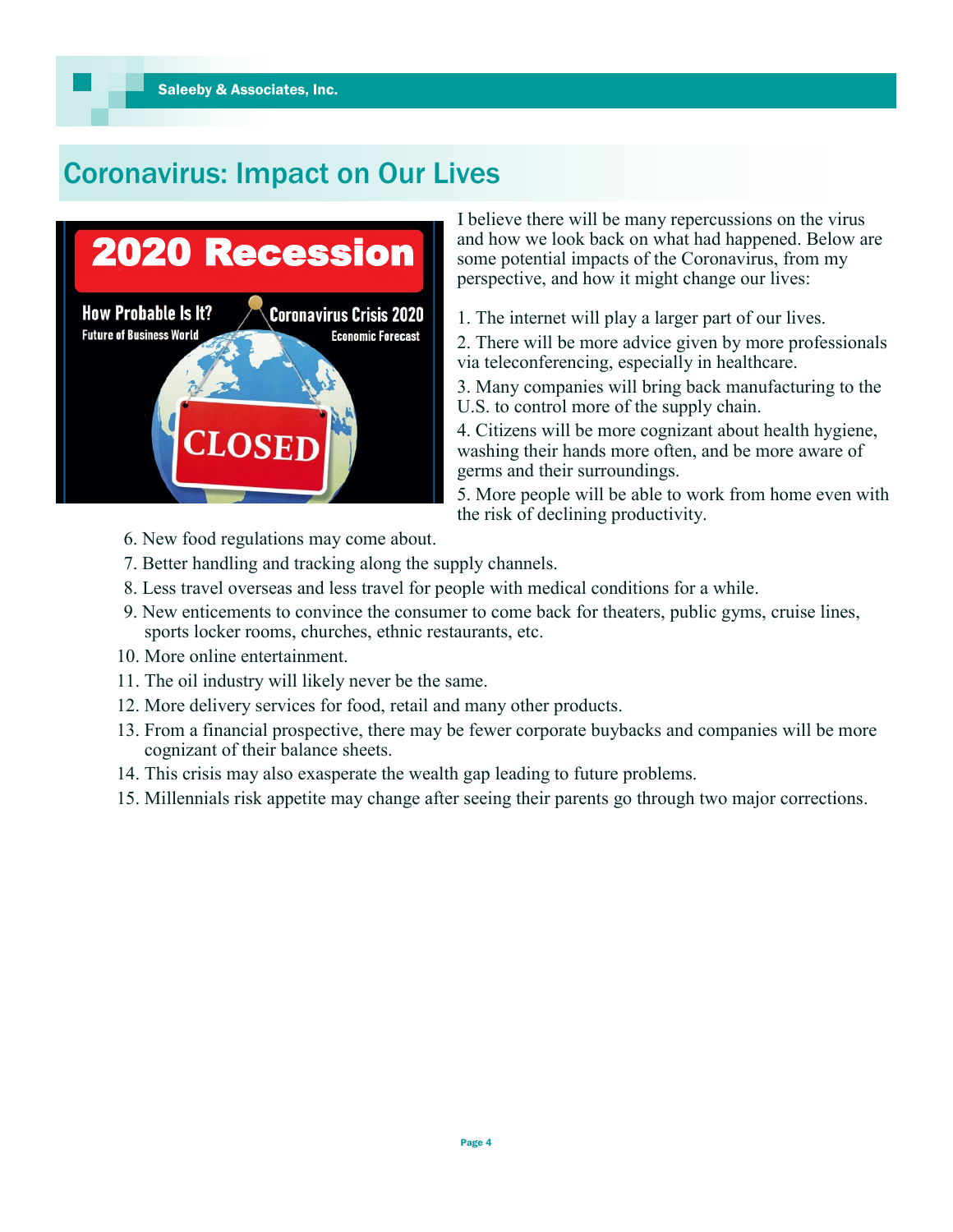# **Conclusion**

In conclusion, I will continue to monitor and adjust portfolios for investment opportunities that show the right characteristics for investing and good balance sheets. Overall, the systematic risk to our country and the rest of the world cannot be underestimated; however, America's freedom, past experience, technology, resilience, and our ability to get together in times of crisis cannot be underestimated. I believe good companies with excellent management and balance sheets will eventually rise to the top, survive and thrive and investors patients will be rewarded long-term. I am proud to be an American and believe America works best when its back is against the wall. "Warren Buffett likes to say his investing strategy is 'to be fearful when others are greedy and to be greedy only when others are fearful.' The question is what he might buy now when the market is fearful."<sup>4</sup> Let's say a prayer for our soldiers, who now include our doctors, nurses and other healthcare workers as we fight this invisible enemy. God Bless & Stay Safe!

Optimistically Yours,

 $\leq$ 

Raymond F. Saleeby President

### **Footnotes**

- 1. Li, Yun. (23 March 2020). "This was the fastest 30% sell-off ever, exceeding the pace of declines during the Great Depression." Retrieved from [https://www.cnbc.com/2020/03/23/this](https://www.cnbc.com/2020/03/23/this-was-the-fastest-30percent-stock-market-decline-ever.html)-was-the-fastest-30percent-stock-market-decline-ever.html 23 March 2020
- 2. Forsyth, Randall W. (20 March 2020). "Buckle up your money belt: The ride won't get smoother soon". Barron's. Retrieved from [https://www.barrons.com/articles/what](https://www.barrons.com/articles/what-is-going-on-with-the-stock-market-the-ride-wont-get-smoother-soon-51584751257)-is-going-on-with-the-stock-market-the-ride-wont-get-smoother-soon-[51584751257](https://www.barrons.com/articles/what-is-going-on-with-the-stock-market-the-ride-wont-get-smoother-soon-51584751257) 23 March 2020
- 3. Maggiulli, Nick. (22 August 2017). "Should you buy stocks when there is blood in the streets?" Of Dollars and Data. Retrieved from [https://ofdollarsanddata.com/when](https://ofdollarsanddata.com/when-there-is-blood-in-the-streets/)-there-is-blood-in-the-streets/ 23 March 2020
- 4. Staff of The Wall Street Journal. (14 March 2020). "What nervous investors should watch for next." Retrieved from [https://](https://www.wsj.com/articles/what-nervous-investors-should-watch-for-next-11584150390) [www.wsj.com/articles/what](https://www.wsj.com/articles/what-nervous-investors-should-watch-for-next-11584150390)-nervous-investors-should-watch-for-next-11584150390 23 March 2020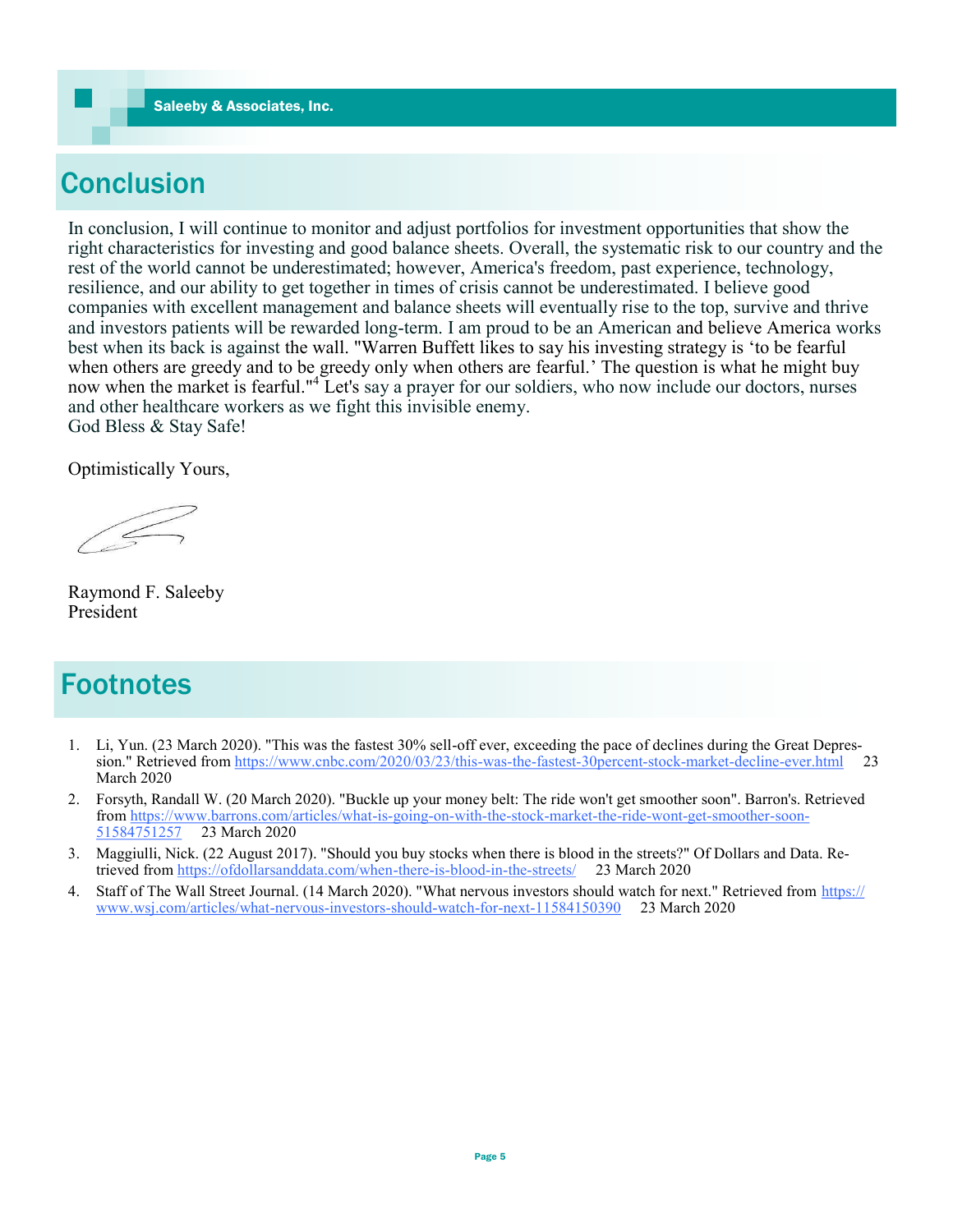# Did You Know

11 pandemics that changed the course of human history, from the black death to HIV/AIDS - To Coronavirus [https://www.businessinsider.in/slideshows/miscellaneous/11](https://www.businessinsider.in/slideshows/miscellaneous/11-pandemics-that-changed-the-course-of-human-history-from-the-black-death-to-hiv/aids-to-coronavirus/slidelist/74695587.cms)-pandemics-that-changed-the-course-of-human-historyfrom-the-black-death-to-hiv/aids-to-[coronavirus/slidelist/74695587.cms](https://www.businessinsider.in/slideshows/miscellaneous/11-pandemics-that-changed-the-course-of-human-history-from-the-black-death-to-hiv/aids-to-coronavirus/slidelist/74695587.cms)

Bill Gates says US lockdowns should have come sooner to slow the coronavirus' spread, and that social distancing 'can get the cases down to low levels'

[https://www.businessinsider.com/bill](https://www.businessinsider.com/bill-gates-coronavirus-social-distancing-reddit-ama-2020-3)-gates-coronavirus-social-distancing-reddit-ama-2020-3

Regeneron's CEO says we could have a Covid-19 treatment 'Quickly' [https://www.barrons.com/articles/regenerons](https://www.barrons.com/articles/regenerons-ceo-on-the-search-for-a-coronavirus-treatment-51584468863)-ceo-on-the-search-for-a-coronavirus-treatment-51584468863

Warren Buffett discussed Apple, bitcoin, coronavirus, and Bernie Sanders in an interview this week. Here are his 18 best quotes

[https://markets.businessinsider.com/currencies/news/warren](https://markets.businessinsider.com/currencies/news/warren-buffett-best-quotes-apple-bitcoin-coronavirus-bernie-sanders-stocks-2020-2-1028950623)-buffett-best-quotes-apple-bitcoin-coronavirus-berniesanders-stocks-2020-2-[1028950623](https://markets.businessinsider.com/currencies/news/warren-buffett-best-quotes-apple-bitcoin-coronavirus-bernie-sanders-stocks-2020-2-1028950623)

See how the phone has changed since Alexander Graham Bell's 1876 invention [https://www.businessinsider.com/history](https://www.businessinsider.com/history-phone-photos-2017-6)-phone-photos-2017-6

US Alzheimer's diagnoses tripled among 30- to 64-year olds according to a Blue Cross and Blue Shield analysis [https://www.businessinsider.com/alzheimers](https://www.businessinsider.com/alzheimers-rates-tripled-for-younger-us-adults-2020-2)-rates-tripled-for-younger-us-adults-2020-2

The Trump-Bloomberg New York Story: Public Warmth, Private Disdain [https://www.wsj.com/articles/the](https://www.wsj.com/articles/the-trump-bloomberg-new-york-story-public-warmth-private-disdain-11582906122)-trump-bloomberg-new-york-story-public-warmth-private-disdain-11582906122

Inflation is at historic lows, so why do so many things seem so expensive? [https://fortune.com/2020/02/13/personal](https://fortune.com/2020/02/13/personal-inflation-rate-cpi-why-is-college-health-care-so-expensive/)-inflation-rate-cpi-why-is-college-health-care-so-expensive/

Most Americans point to circumstances, not work ethic, for why people are rich or poor https://www.people-[press.org/2020/03/02/most](https://www.people-press.org/2020/03/02/most-americans-point-to-circumstances-not-work-ethic-as-reasons-people-are-rich-or-poor/)-americans-point-to-circumstances-not-work-ethic-as-reasons-peopleare-rich-or-[poor/](https://www.people-press.org/2020/03/02/most-americans-point-to-circumstances-not-work-ethic-as-reasons-people-are-rich-or-poor/)

A New York biotech company is working to make an antibody treatment for the coronavirus [https://www.nbcnews.com/health/health](https://www.nbcnews.com/health/health-news/new-york-biotech-company-working-make-antibody-treatment-coronavirus-n1154566)-news/new-york-biotech-company-working-make-antibody-treatment[coronavirus](https://www.nbcnews.com/health/health-news/new-york-biotech-company-working-make-antibody-treatment-coronavirus-n1154566)-n1154566

An intensive-care expert broke down just how contagious the coronavirus is, showing how one person could end up infecting 59,000 in a snowball effect

[https://www.businessinsider.com/coronavirus](https://www.businessinsider.com/coronavirus-vs-flu-social-distancing-infections-spread-explainer-video-2020-3)-vs-flu-social-distancing-infections-spread-explainer-video-2020-3

Warren Buffett discussed coronavirus, Coca-Cola, and past market crashes in a recent interview. Here are his 12 best quotes

[https://markets.businessinsider.com/news/stocks/warren](https://markets.businessinsider.com/news/stocks/warren-buffett-berkshire-hathaway-12-quotes-coronavirus-coke-market-crashes-2020-3-1029019507)-buffett-berkshire-hathaway-12-quotes-coronavirus-cokemarket-crashes-2020-3-[1029019507](https://markets.businessinsider.com/news/stocks/warren-buffett-berkshire-hathaway-12-quotes-coronavirus-coke-market-crashes-2020-3-1029019507)